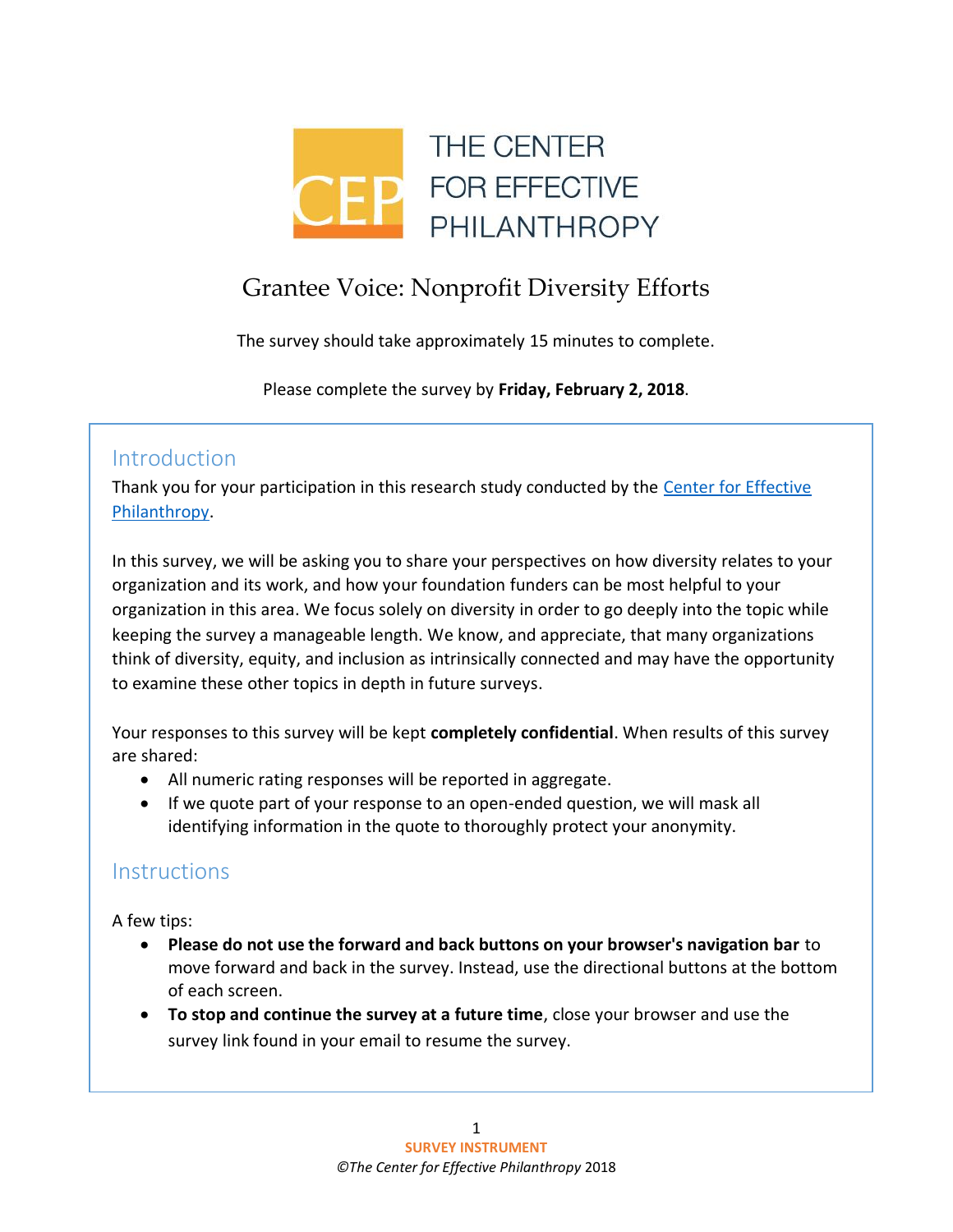### YOU AND YOUR ORGANIZATION

- 1. For how long have you been the leader of your organization?
	- □ Less than 1 year  $\Box$  At least 1 year but fewer than 3 years □ At least 3 years but fewer than 6 years □ At least 6 years but fewer than 10 years □ 10 years or longer
- 2. Is the geographical scope of your organization:

|              | Yes | N٥ |
|--------------|-----|----|
| Local        |     |    |
| <b>State</b> |     |    |
| Regional     |     |    |
| National     |     |    |
| Global       |     |    |

3. Does your organization work in any of the following program areas?

|                                    | Yes | <b>No</b> |                         | Yes    | No     |
|------------------------------------|-----|-----------|-------------------------|--------|--------|
| Agriculture, fishing, and forestry | П   | П         | Philanthropy            | П      | П      |
| Animals                            | П   | П         | <b>Public affairs</b>   | П      | П      |
| Arts and culture                   | Н   | П         | Public safety           | П      | П      |
| Community and economic             |     |           | Religion                |        |        |
| development                        | П   | П         |                         | $\Box$ | П      |
| Education                          | П   | П         | Science                 | П      | $\Box$ |
| Environment                        | П   | П         | Social justice          | П      | П      |
| Health                             | П   | П         | Social sciences         | П      | П      |
| Human rights                       | П   | П         | Sports and recreation   | П      | $\Box$ |
| Human services                     | П   | П         | Other (please specify): |        |        |
| Information and                    | П   | П         |                         |        |        |
| communications                     |     |           |                         |        |        |
| International relations            | П   | П         |                         |        |        |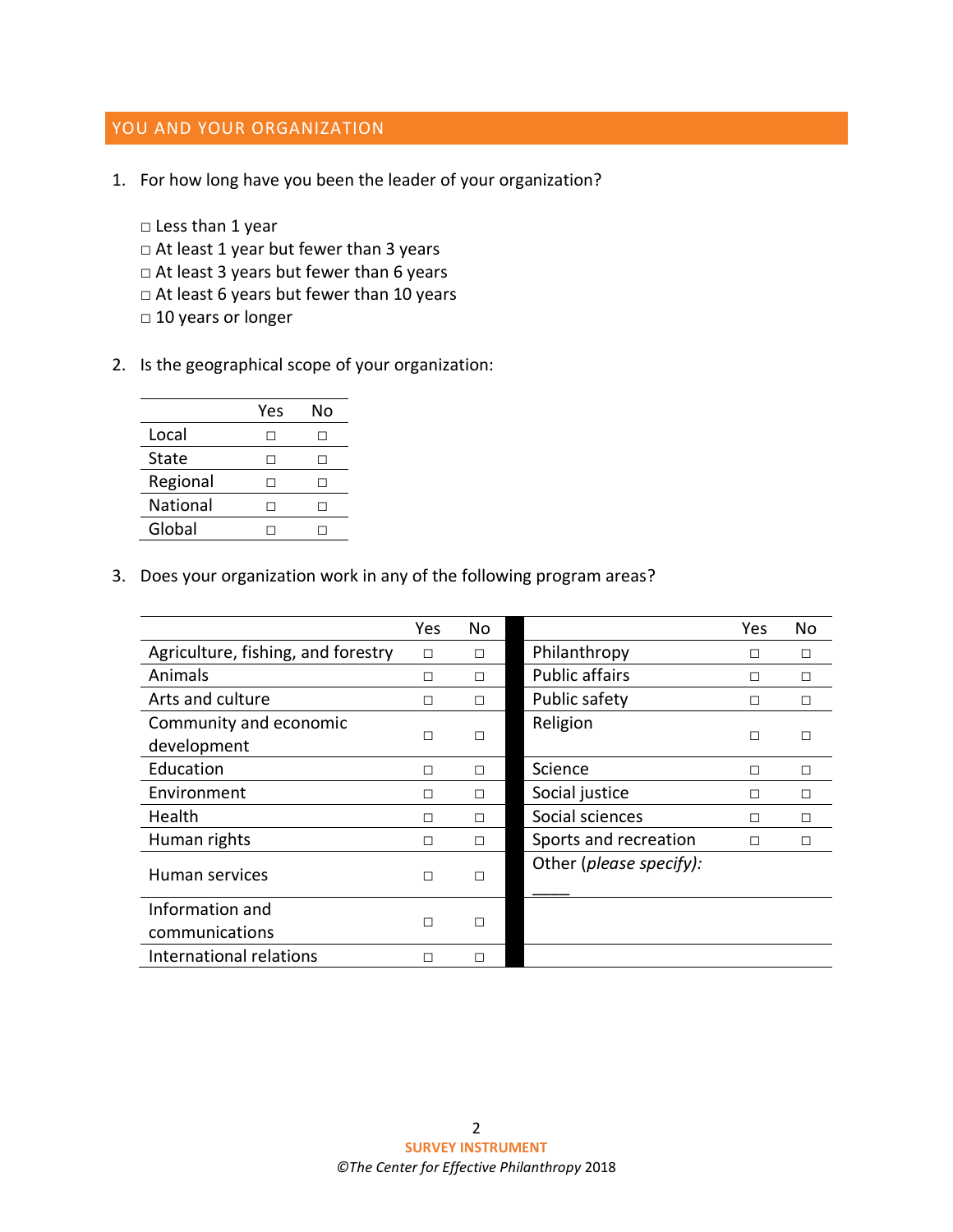#### YOUR ORGANIZATION'S DIVERSITY EFFORTS

**Throughout this survey, we use the term diversity. While this term can be defined in many different ways, when answering the questions in this survey, please keep in mind the following definition from the D5 Coalition:**

*The demographic mix of a specific collection of people, taking into account elements of human difference, but focusing particularly on:*

- *Racial and ethnic groups: Asian Americans and Pacific Islanders, Hispanics/Latinos/Latinas, African Americans and blacks, and American Indians and Alaska Natives*
- *LGBT populations*
- *People with disabilities*
- *Women*

*We acknowledge and respect that this is one of many ways to define diversity, a concept that can encompass many other human differences as well.* 

4. Are any of the following categories of demographic information relevant to your organization's goals?

|                                                            | Yes | No |
|------------------------------------------------------------|-----|----|
| Race/ethnicity                                             |     |    |
| Gender identity                                            |     |    |
| Disability                                                 |     |    |
| Sexual orientation                                         |     |    |
| Other category of demographic information (Please specify: |     |    |
| Other category of demographic information (Please specify: |     |    |

5. How diverse is your organization when it comes to each of the following categories of demographic information?

|                    | Not at all |              | Not very Somewhat | Very    | Extremely | Don't |
|--------------------|------------|--------------|-------------------|---------|-----------|-------|
|                    | diverse    | diverse      | diverse           | diverse | diverse   | know  |
|                    |            |              |                   |         |           |       |
| Race/ethnicity     |            | $\perp$      |                   |         |           |       |
| Gender identity    |            | П            |                   |         |           |       |
| Disability         |            | $\mathsf{L}$ |                   |         |           |       |
| Sexual orientation |            |              |                   |         |           |       |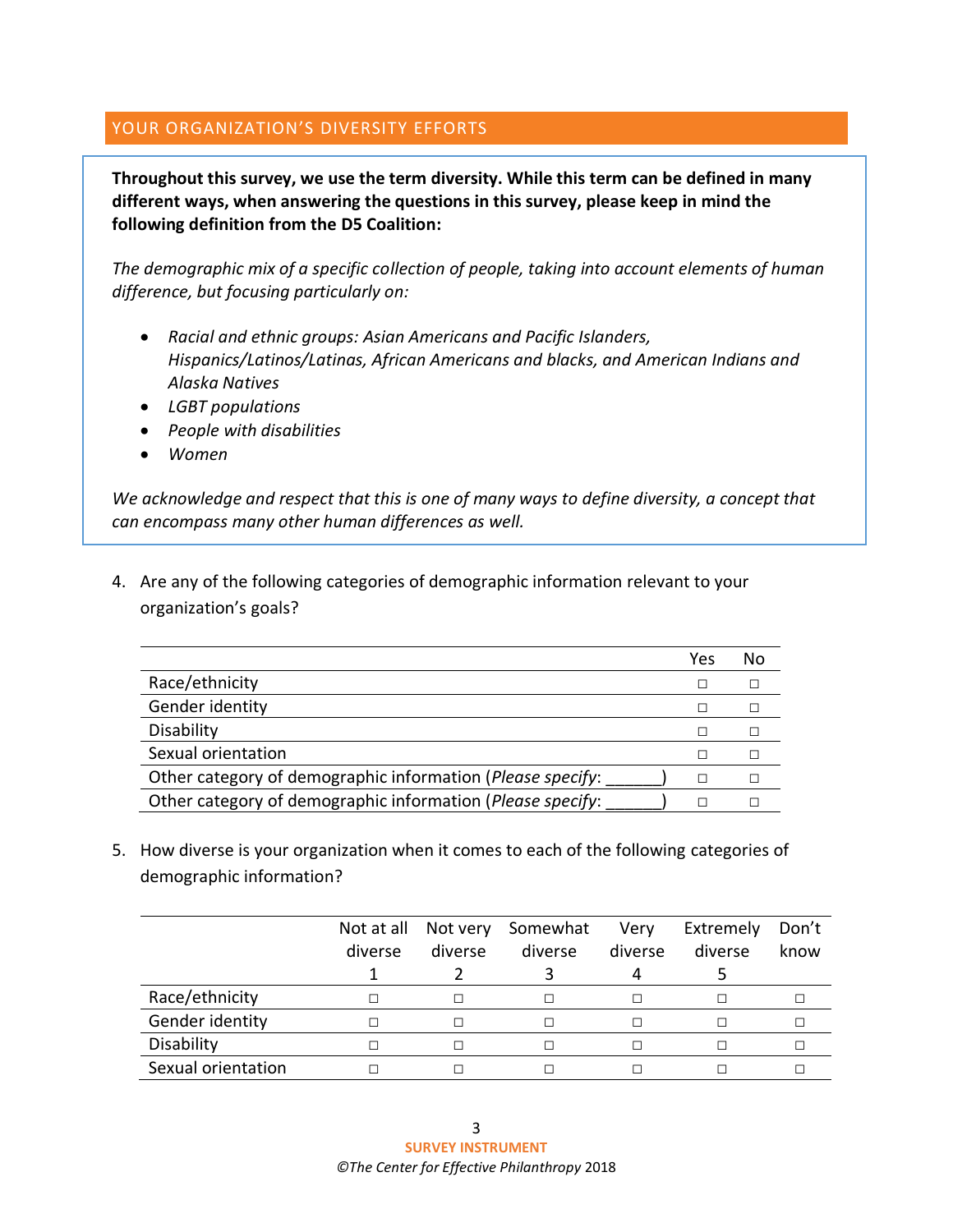| Other category of<br>demographic<br>information (Please<br>specify: | П |  |  |
|---------------------------------------------------------------------|---|--|--|
| Other category of<br>demographic<br>information (Please<br>specify: | п |  |  |

6. Overall, how diverse are each of the following groups at your organization?

|                           | Not at all<br>diverse | Not very<br>diverse | Somewhat<br>diverse | Verv<br>diverse<br>4 | Extremely<br>diverse |
|---------------------------|-----------------------|---------------------|---------------------|----------------------|----------------------|
| Full staff                |                       |                     |                     |                      |                      |
| Senior leadership         |                       |                     |                     |                      |                      |
| <b>Board of directors</b> |                       |                     |                     |                      |                      |

7. For your organization to achieve its goals, how important do you believe it is for the following groups at your organization to be diverse?

|                           | Not at all<br>important | Not very<br>important | Somewhat<br>important | Very<br>important | Extremely<br>important |
|---------------------------|-------------------------|-----------------------|-----------------------|-------------------|------------------------|
| Full staff                |                         |                       |                       |                   |                        |
| Senior leadership         |                         |                       |                       |                   |                        |
| <b>Board of directors</b> |                         |                       |                       |                   |                        |

\_\_\_\_\_\_\_\_\_\_\_\_\_\_\_\_\_\_\_\_\_\_\_\_\_\_\_\_\_\_\_\_\_\_\_\_\_\_\_\_\_\_\_\_\_\_\_\_\_\_\_\_\_\_\_\_\_\_\_\_\_\_\_\_\_\_\_\_\_\_\_\_\_\_\_ \_\_\_\_\_\_\_\_\_\_\_\_\_\_\_\_\_\_\_\_\_\_\_\_\_\_\_\_\_\_\_\_\_\_\_\_\_\_\_\_\_\_\_\_\_\_\_\_\_\_\_\_\_\_\_\_\_\_\_\_\_\_\_\_\_\_\_\_\_\_\_\_\_\_\_ \_\_\_\_\_\_\_\_\_\_\_\_\_\_\_\_\_\_\_\_\_\_\_\_\_\_\_\_\_\_\_\_\_\_\_\_\_\_\_\_\_\_\_\_\_\_\_\_\_\_\_\_\_\_\_\_\_\_\_\_\_\_\_\_\_\_\_\_\_\_\_\_\_\_\_

- 8. What population(s) does your organization seek to serve?
- 9. How well does your organization reflect the population(s) it seeks to serve when it comes to each of the following categories of demographic information?

|                | Not at<br>all well | <b>Not</b><br>very<br>well | Somewhat Very<br>well | well | Extremely<br>well | Don't<br>know | N/A |
|----------------|--------------------|----------------------------|-----------------------|------|-------------------|---------------|-----|
| Race/ethnicity |                    |                            |                       |      |                   |               |     |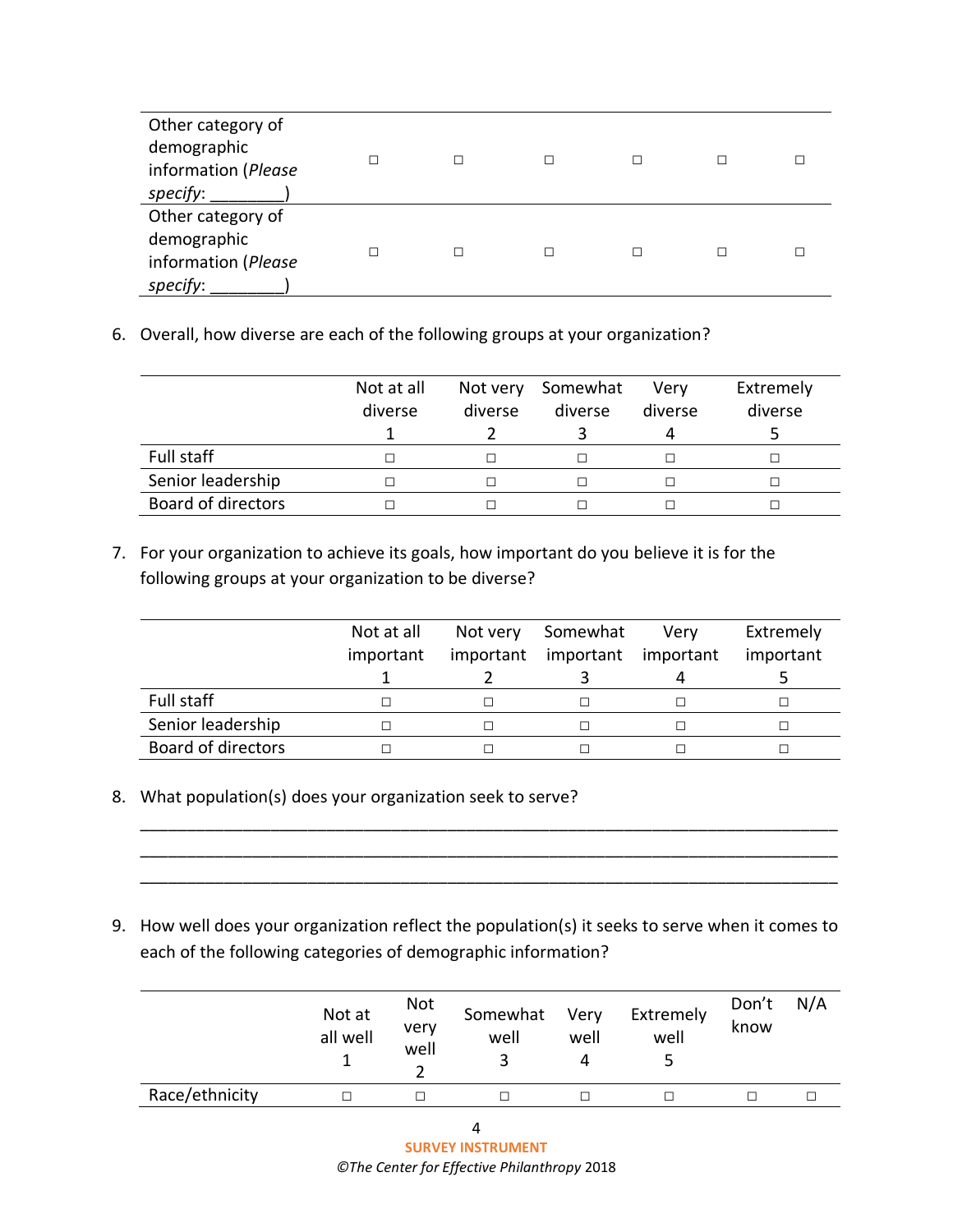| Gender identity                                                     |   | □  |   | П |              |                          | □            |
|---------------------------------------------------------------------|---|----|---|---|--------------|--------------------------|--------------|
| Disability                                                          | ┐ | П  | П | П | П            |                          | П            |
| Sexual orientation                                                  | П | П  |   | П | $\mathsf{L}$ | $\overline{\phantom{a}}$ | $\mathsf{L}$ |
| Other category of<br>demographic<br>information (Please<br>specify: |   | п  |   | П |              |                          |              |
| Other category of<br>demographic<br>information (Please<br>specify: |   | ΙI | П | П |              |                          |              |

10. Overall, how well do the demographics of the following groups at your organization reflect the population(s) your organization seeks to serve?

|                           | Not at all<br>well | Not<br>very<br>well | Somewhat<br>well | Very<br>well | Extremely<br>well | N/A |
|---------------------------|--------------------|---------------------|------------------|--------------|-------------------|-----|
| Full staff                |                    | П                   | ⊏                |              |                   |     |
| Senior leadership         |                    | П                   | Г                |              |                   |     |
| <b>Board of directors</b> |                    | П                   |                  |              |                   |     |

- 11. Are any members of your board of directors also members of the population(s) your organization seeks to serve?
	- □ Yes
	- □ No
	- $\Box$  N/A
- 12. In order for your organization to achieve its goals, how important do you believe it is for the following groups at your organization to reflect the demographics of those your organization seeks to serve?

|                    | Not at all<br>important | Not very<br>important | Somewhat<br>important | Very<br>important | Extremely<br>important | N/A |
|--------------------|-------------------------|-----------------------|-----------------------|-------------------|------------------------|-----|
| Full staff         |                         |                       |                       |                   |                        |     |
| Senior leadership  |                         |                       |                       |                   |                        |     |
| Board of directors |                         |                       |                       |                   |                        |     |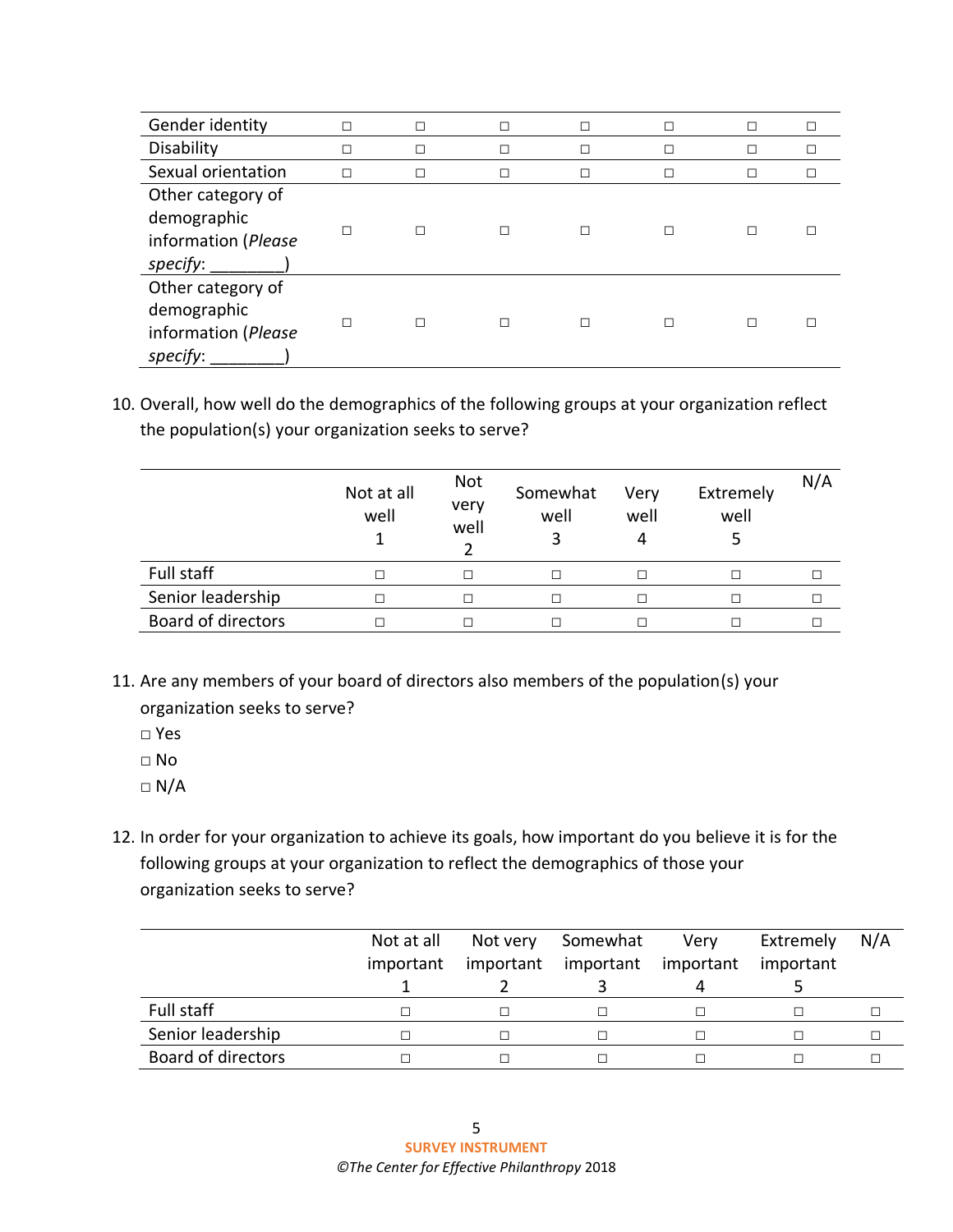#### YOUR ORGANIZATION'S COLLECTION OF DEMOGRAPHIC INFORMATION

|  | 13. Does your organization collect any demographic information about: |  |  |
|--|-----------------------------------------------------------------------|--|--|
|  |                                                                       |  |  |

|                                                  | Yes | No. |  |
|--------------------------------------------------|-----|-----|--|
| The populations your organization seeks to serve |     |     |  |
| Your organization's full staff                   |     |     |  |
| Your organization's senior leadership            |     |     |  |
| Your organization's board members                |     |     |  |

14. What categories of demographic information does your organization collect about the following groups? *(Only shown to respondents who select "Yes" to the category in question 13)*

|                                             | Race/<br>ethnicity | Gender<br>identit<br>у | Disability | Sexual<br>orientatio<br>n | Other<br>category of<br>demographic<br>information<br>(Please<br>specify:______ | Other<br>category of<br>demographic<br>information<br>(Please<br>specify: |
|---------------------------------------------|--------------------|------------------------|------------|---------------------------|---------------------------------------------------------------------------------|---------------------------------------------------------------------------|
| The populations<br>your organization        | $\Box$             | П                      | П          | П                         | П                                                                               | $\Box$                                                                    |
| seeks to serve                              |                    |                        |            |                           |                                                                                 |                                                                           |
| Your<br>organization's full<br>staff        | $\Box$             | П                      | П          | П                         | П                                                                               | $\Box$                                                                    |
| Your<br>organization's<br>senior leadership | $\Box$             | $\Box$                 | П          | П                         | П                                                                               | $\Box$                                                                    |
| Your<br>organization's<br>board members     | $\Box$             | $\Box$                 | П          | П                         | П                                                                               | $\Box$                                                                    |

15. Do you use any of the following tools to guide what categories of demographic information you collect? *(Only shown to respondents who select "Yes" to any category in question 13)*

|                                                        | Yes | Nο |
|--------------------------------------------------------|-----|----|
| Census categories                                      |     |    |
| GuideStar categories                                   |     |    |
| NTEE codes                                             |     |    |
| Philanthropy Classification System (Foundation Center) |     |    |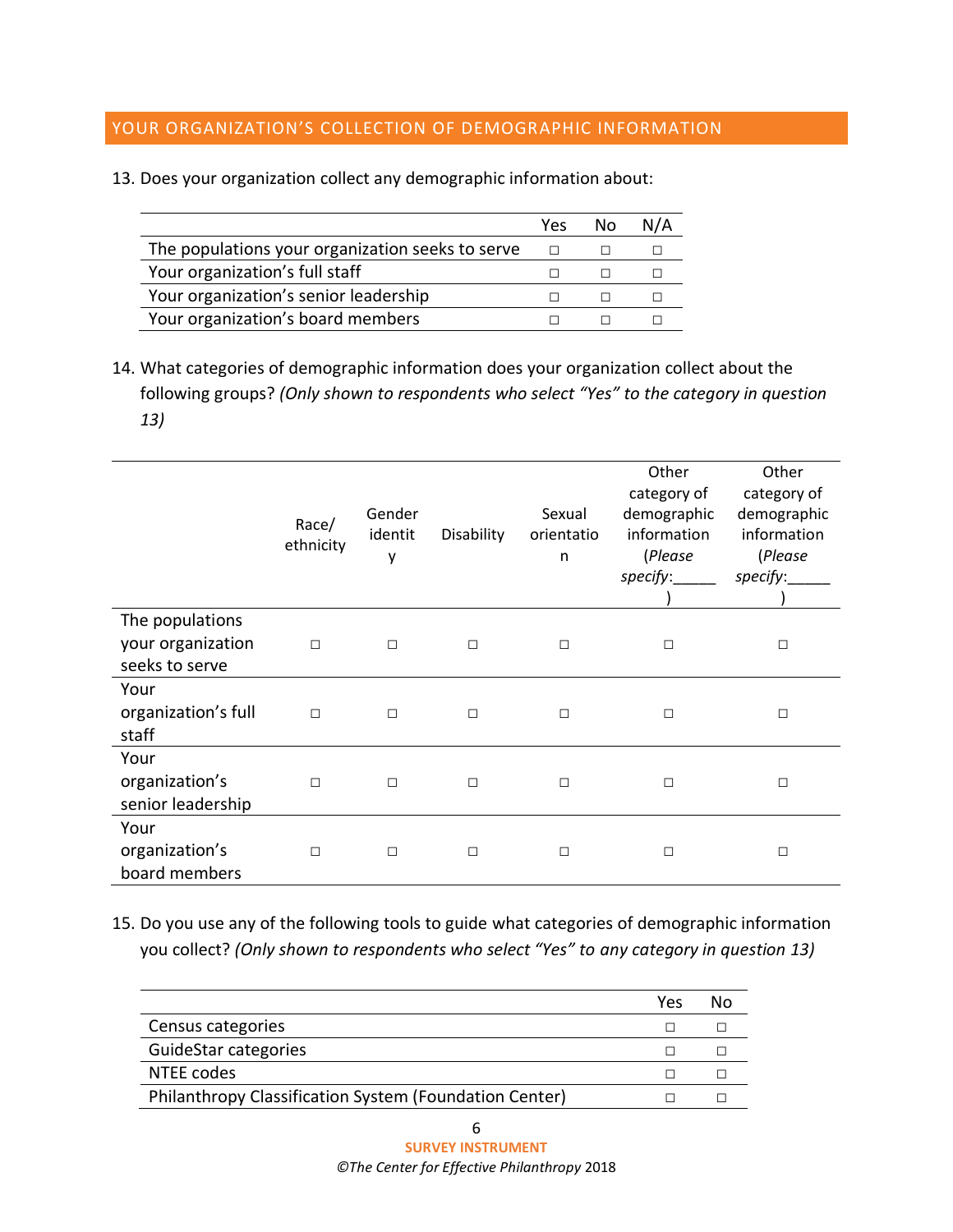| Categories developed at your organization  |  |
|--------------------------------------------|--|
| Categories provided by a foundation funder |  |
| Other (please specify:                     |  |

16. Does your organization do any of the following with the demographic information it collects? *(Only shown to respondents who select "Yes" to any category in question 13)*

|                                                               | Yes | Nο |
|---------------------------------------------------------------|-----|----|
| Share with your board                                         |     |    |
| Share with foundation funders                                 |     |    |
| Share with non-foundation funders                             |     |    |
| Inform hiring practices                                       |     |    |
| Make decisions about your organization's programmatic efforts | П   |    |
| Make decisions about your organization's internal operations  |     |    |
| Provide specific types of support and/or accommodations to    | П   |    |
| your organization's staff                                     |     |    |
| Other (please specify:                                        |     |    |
|                                                               |     |    |

17. During its hiring process, does your organization do any of the following?

|                                                              | Yes | N٥ | N/A |
|--------------------------------------------------------------|-----|----|-----|
| Recruit candidates from a wide range of sources (e.g.,       |     |    |     |
| institutions, databases)                                     |     |    |     |
| Request that search firms provide a diverse candidate pool   |     |    |     |
| Ask candidates to complete an anonymous demographic survey   |     |    |     |
| in order to evaluate the diversity of the candidate pool     |     |    |     |
| Redact any information from resumes before they are reviewed |     |    |     |
| (e.g., names, addresses, educational backgrounds)            |     |    |     |
| Evaluate candidates through skills based assessments         |     |    |     |

#### FOUNDATION INVOLVEMENT IN YOUR ORGANIZATION'S DIVERSITY EFFORTS

- 18. During your tenure at your organization, have any of your foundation funders discussed issues related to diversity with you?
	- □ Yes, in relation to our organization's internal operations.
	- □ Yes, in relation to our organization's programmatic work.
	- □ Yes, in relation to both our organization's internal operations and programmatic work.

□ No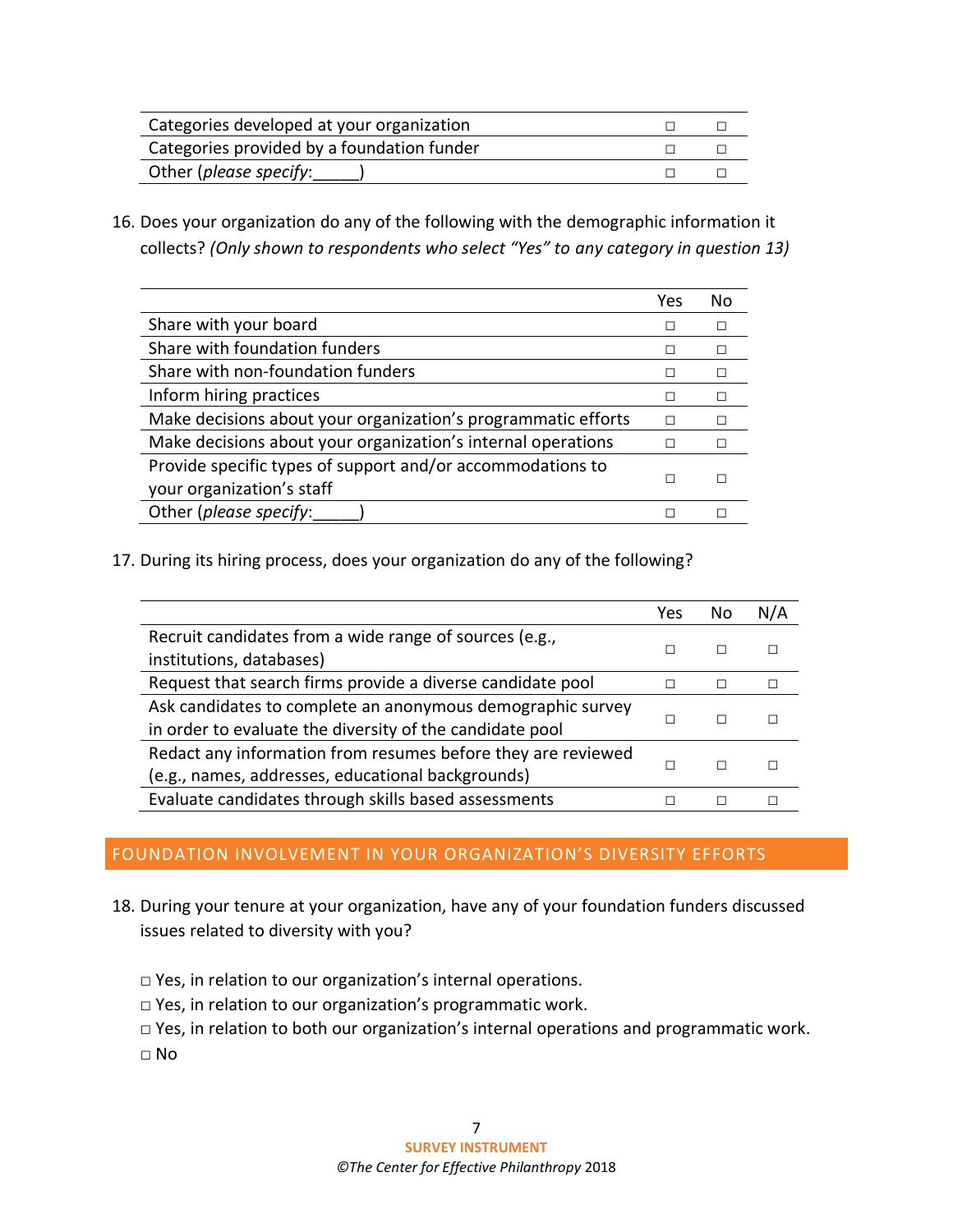19. How involved would you like your foundation funders to be when it comes to your organization's diversity efforts?

| Not at all<br>involved | Not very<br>involved | Somewhat<br>involved | Very involved | Extremely<br>involved |
|------------------------|----------------------|----------------------|---------------|-----------------------|

20. How, if at all, are your foundation funders involved with your organization when it comes to its diversity efforts?

\_\_\_\_\_\_\_\_\_\_\_\_\_\_\_\_\_\_\_\_\_\_\_\_\_\_\_\_\_\_\_\_\_\_\_\_\_\_\_\_\_\_\_\_\_\_\_\_\_\_\_\_\_\_\_\_\_\_\_\_\_\_\_\_\_\_\_\_\_\_\_\_\_\_\_ \_\_\_\_\_\_\_\_\_\_\_\_\_\_\_\_\_\_\_\_\_\_\_\_\_\_\_\_\_\_\_\_\_\_\_\_\_\_\_\_\_\_\_\_\_\_\_\_\_\_\_\_\_\_\_\_\_\_\_\_\_\_\_\_\_\_\_\_\_\_\_\_\_\_\_ \_\_\_\_\_\_\_\_\_\_\_\_\_\_\_\_\_\_\_\_\_\_\_\_\_\_\_\_\_\_\_\_\_\_\_\_\_\_\_\_\_\_\_\_\_\_\_\_\_\_\_\_\_\_\_\_\_\_\_\_\_\_\_\_\_\_\_\_\_\_\_\_\_\_\_

\_\_\_\_\_\_\_\_\_\_\_\_\_\_\_\_\_\_\_\_\_\_\_\_\_\_\_\_\_\_\_\_\_\_\_\_\_\_\_\_\_\_\_\_\_\_\_\_\_\_\_\_\_\_\_\_\_\_\_\_\_\_\_\_\_\_\_\_\_\_\_\_\_\_\_ \_\_\_\_\_\_\_\_\_\_\_\_\_\_\_\_\_\_\_\_\_\_\_\_\_\_\_\_\_\_\_\_\_\_\_\_\_\_\_\_\_\_\_\_\_\_\_\_\_\_\_\_\_\_\_\_\_\_\_\_\_\_\_\_\_\_\_\_\_\_\_\_\_\_\_ \_\_\_\_\_\_\_\_\_\_\_\_\_\_\_\_\_\_\_\_\_\_\_\_\_\_\_\_\_\_\_\_\_\_\_\_\_\_\_\_\_\_\_\_\_\_\_\_\_\_\_\_\_\_\_\_\_\_\_\_\_\_\_\_\_\_\_\_\_\_\_\_\_\_\_

21. What could your foundation funders do to be most helpful, if anything, when it comes to your organization's diversity efforts?

#### FOUNDATION COLLECTION OF DEMOGRAPHIC INFORMATION

22. Have any of your organization's foundation funders requested demographic information about:

|                                                    | Yes | N٥ |  |
|----------------------------------------------------|-----|----|--|
| The population(s) your organization seeks to serve |     |    |  |
| You                                                |     |    |  |
| Your organization's full staff                     |     |    |  |
| Your organization's senior leadership              |     |    |  |
| Your organization's board members                  |     |    |  |

23. What categories of demographic information have your organization's foundation funders requested about the following groups? *(Only shown to respondents who select "Yes" to the category in question 22)*

| Race/<br>ethnicit | Gende | Disability | Sexual<br>orientation | Other category<br>0t<br>demographic | Other category<br>of demographic<br>information |
|-------------------|-------|------------|-----------------------|-------------------------------------|-------------------------------------------------|
|                   |       |            |                       |                                     |                                                 |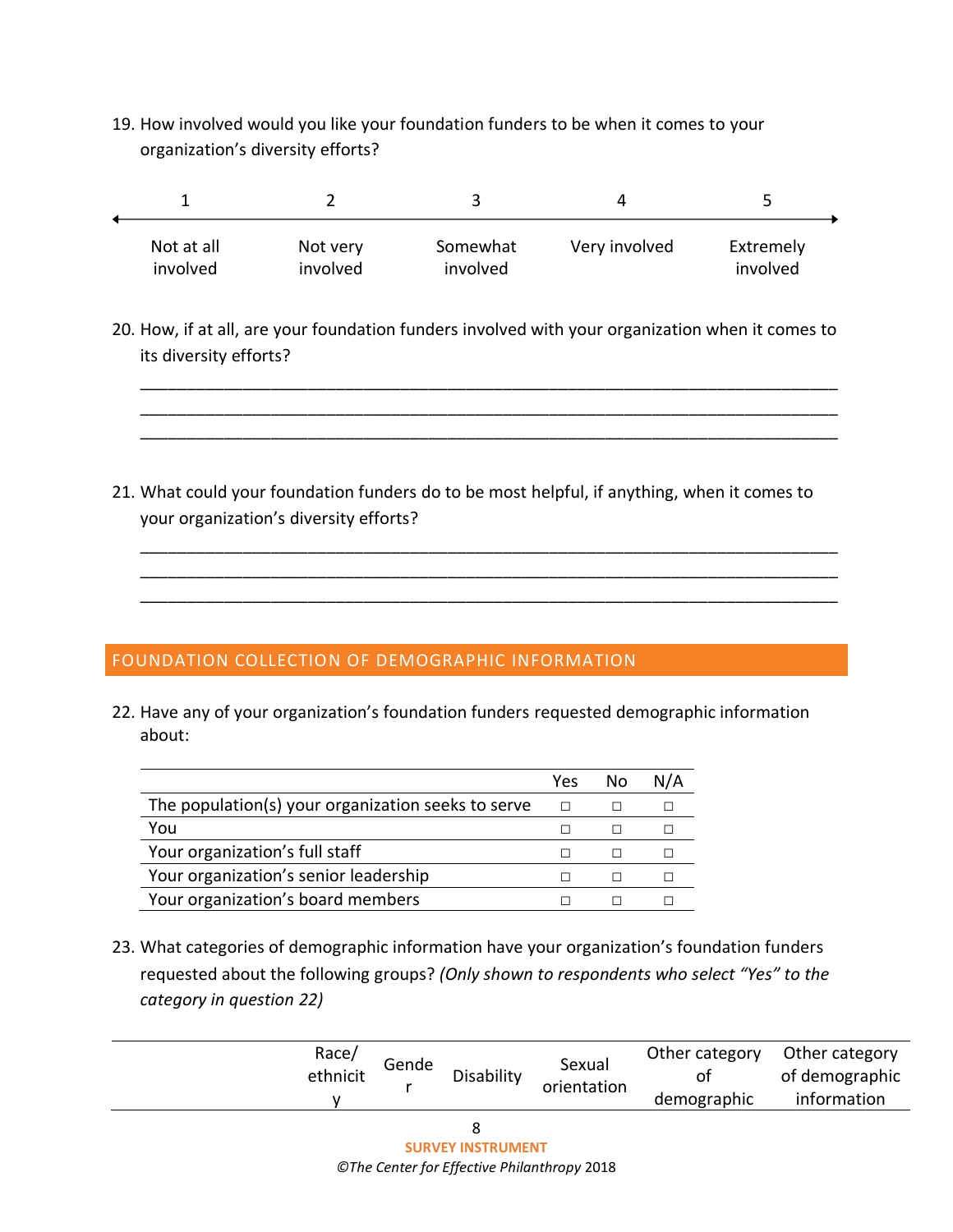|                                                          |        | identit<br>у |        |        | information<br>(Please<br>specify: | (Please<br>specify: |
|----------------------------------------------------------|--------|--------------|--------|--------|------------------------------------|---------------------|
| The population(s)<br>your organization<br>seeks to serve | $\Box$ | □            | $\Box$ | $\Box$ | П                                  | $\Box$              |
| You                                                      | П      | □            | П      | $\Box$ | П                                  | □                   |
| Your organization's<br>full staff                        | □      | □            | $\Box$ | $\Box$ | $\Box$                             | □                   |
| Your organization's<br>senior leadership                 | $\Box$ | □            | $\Box$ | $\Box$ | $\Box$                             | □                   |
| Your organization's<br>board members                     | □      | □            | □      | $\Box$ | □                                  | □                   |

24. In general, how comfortable are you providing demographic information to foundation funders? *(Only shown to respondents who select "Yes" to any category in question 22)*

| Not at all  | Not very    | Somewhat    | Verv        | Extremely   |
|-------------|-------------|-------------|-------------|-------------|
| comfortable | comfortable | comfortable | comfortable | comfortable |

25. What about your experience providing demographic information to foundation funders makes you comfortable or uncomfortable? *(Only shown to respondents who select "Yes" to any category in question 22)*

\_\_\_\_\_\_\_\_\_\_\_\_\_\_\_\_\_\_\_\_\_\_\_\_\_\_\_\_\_\_\_\_\_\_\_\_\_\_\_\_\_\_\_\_\_\_\_\_\_\_\_\_\_\_\_\_\_\_\_\_\_\_\_\_\_\_\_\_\_\_\_\_\_\_\_ \_\_\_\_\_\_\_\_\_\_\_\_\_\_\_\_\_\_\_\_\_\_\_\_\_\_\_\_\_\_\_\_\_\_\_\_\_\_\_\_\_\_\_\_\_\_\_\_\_\_\_\_\_\_\_\_\_\_\_\_\_\_\_\_\_\_\_\_\_\_\_\_\_\_\_ \_\_\_\_\_\_\_\_\_\_\_\_\_\_\_\_\_\_\_\_\_\_\_\_\_\_\_\_\_\_\_\_\_\_\_\_\_\_\_\_\_\_\_\_\_\_\_\_\_\_\_\_\_\_\_\_\_\_\_\_\_\_\_\_\_\_\_\_\_\_\_\_\_\_\_

26. In general, do your foundation funders explain how they use the demographic information they collect about your organization? *(Only shown to respondents who select "Yes" to any category in question 22)*

□ Yes

 $\sqcap$  No

27. Do your organization's foundation funders use the demographic information they collect in any of the following ways? *(Only shown to respondents who select "Yes" to question 26)*

| Yes | No | Don't<br>know | N/A |
|-----|----|---------------|-----|
|     |    |               |     |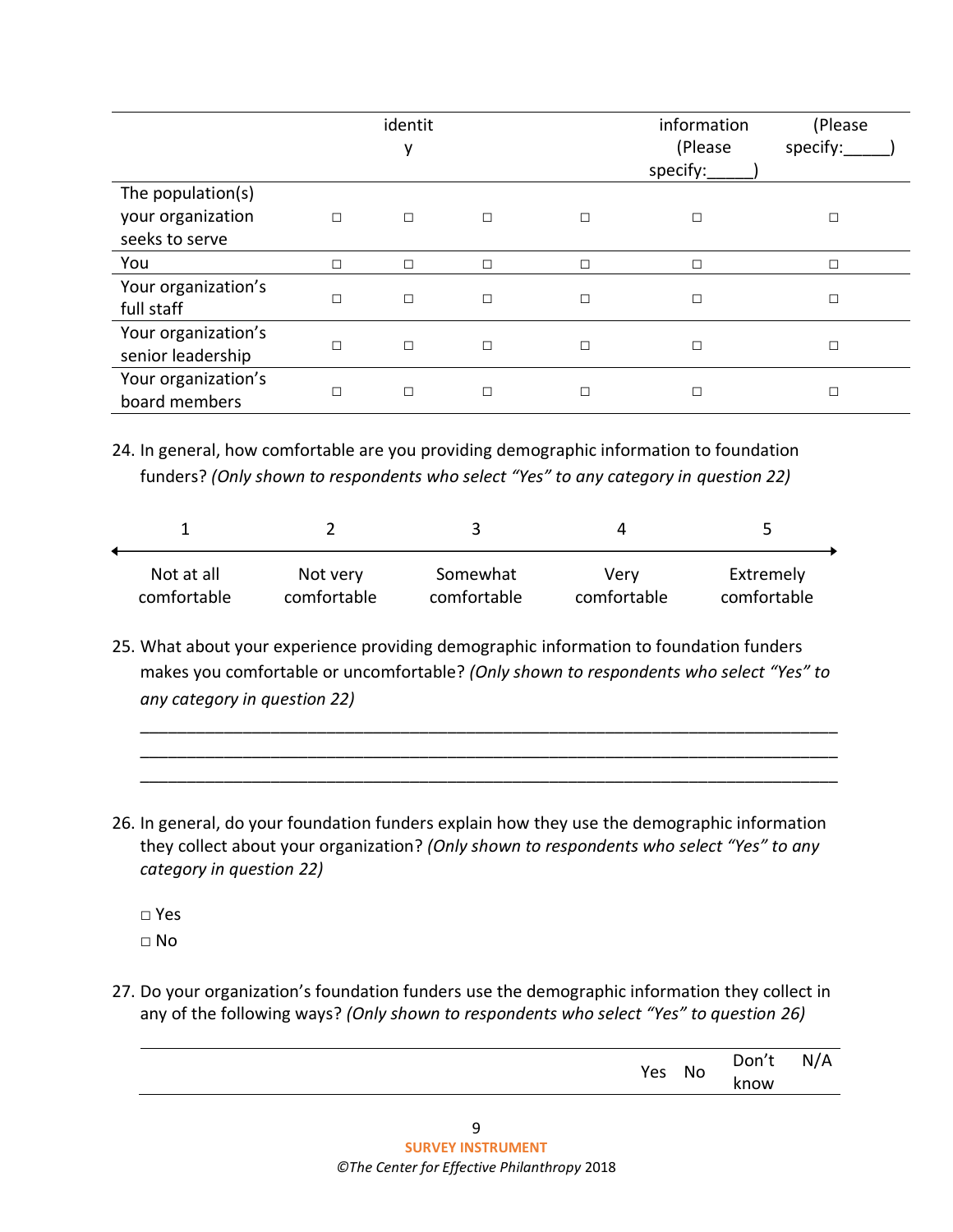| To understand the degree to which your organization's staff  | П | П | $\Box$ |        |
|--------------------------------------------------------------|---|---|--------|--------|
| and leadership represent the population(s) it seeks to serve |   |   |        |        |
| To understand the degree to which your organization          |   |   |        |        |
| understands the composition of the population(s) it seeks to |   |   | П      |        |
| serve                                                        |   |   |        |        |
| To understand whether the grants the foundation is making    |   |   |        |        |
| are inclusive of a diverse array of recipients               | П |   | П      |        |
| To understand whether the grants the foundation is making    |   |   |        |        |
| are reaching the population(s) the foundation seeks to serve | П | П | $\Box$ |        |
| To share with audiences within the foundation                | П | L | П      | $\Box$ |
| To share with audiences outside of the foundation            |   |   | П      |        |
| Other (Please specify:                                       |   |   |        |        |

\_\_\_\_\_\_\_\_\_\_\_\_\_\_\_\_\_\_\_\_\_\_\_\_\_\_\_\_\_\_\_\_\_\_\_\_\_\_\_\_\_\_\_\_\_\_\_\_\_\_\_\_\_\_\_\_\_\_\_\_\_\_\_\_\_\_\_\_\_\_\_\_\_\_\_ \_\_\_\_\_\_\_\_\_\_\_\_\_\_\_\_\_\_\_\_\_\_\_\_\_\_\_\_\_\_\_\_\_\_\_\_\_\_\_\_\_\_\_\_\_\_\_\_\_\_\_\_\_\_\_\_\_\_\_\_\_\_\_\_\_\_\_\_\_\_\_\_\_\_\_ \_\_\_\_\_\_\_\_\_\_\_\_\_\_\_\_\_\_\_\_\_\_\_\_\_\_\_\_\_\_\_\_\_\_\_\_\_\_\_\_\_\_\_\_\_\_\_\_\_\_\_\_\_\_\_\_\_\_\_\_\_\_\_\_\_\_\_\_\_\_\_\_\_\_\_

28. What would you like to share that we did not ask, if anything?

#### DEMOGRAPHICS

29. How many foundations currently give grants to help fund your organization?

30. What percentage of your organization's 2017 budget is being funded by foundations? \_\_\_\_\_

31. What is your gender identity?

- □ Male
- □ Female
- □ Different identity (*please describe*: \_\_\_\_\_\_)
- □ Prefer not to say

32. What is your race/ethnicity? *(Select all that apply)*

- □ African-American/Black
- □ American Indian or Alaska Native
- $\Box$  Asian (including the Indian subcontinent)
- □ Caucasian/White
- □ Hispanic/Latinx
- □ Pacific Islander
- □ Race/ethnicity not included above